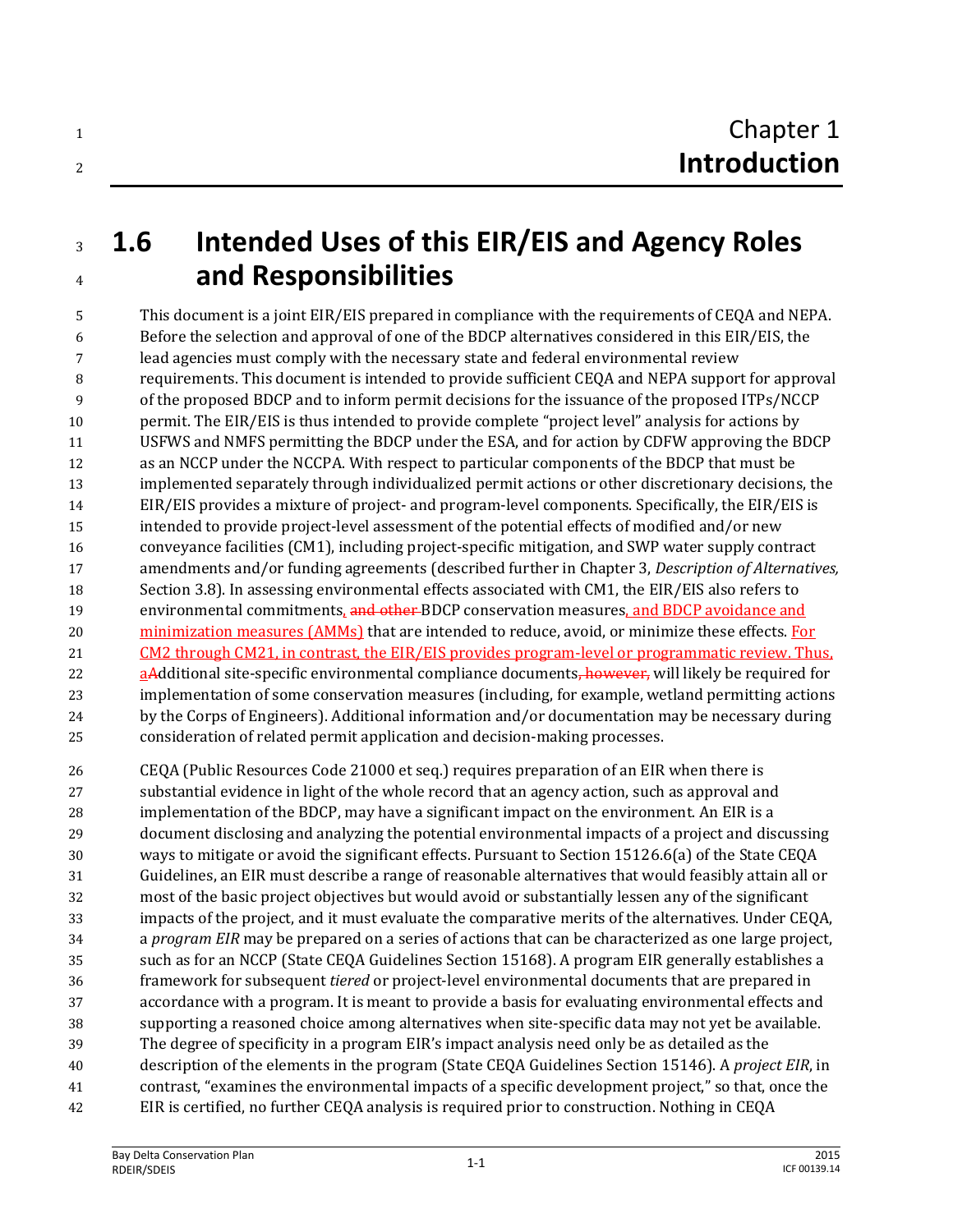prohibits a single EIR from containing both program and project elements. In fact, documents taking such an approach are common in California.

 Similarly, under NEPA (42 U.S. Code (USC) 4321) and the Council on Environmental Quality's regulations for implementing NEPA (40 CFR 1500-1508), federal agencies are required to prepare an EIS for major federal actions significantly affecting the quality of the human environment. "The EIS must rigorously explore and objectively evaluate (CEQ 40 questions) the environmental effects of an action, including a range of reasonable alternatives, and identify mitigation measures to minimize adverse effects for the range of impacts of the proposal when they propose to carry out, approve, or fund a project that may have a significant effect on the environment. [T]o ensure environmental effects of a proposed action are fairly assessed, the probability of the mitigation measures being implemented must also be discussed and the EIS and Record of Decision should indicate the likelihood that such measures will be adopted or enforced, and when they might be available (40 CFR 1502.16[h] and 1505.2)." A *programmatic EIS* under CEQ regulations for implementing NEPA (40 CFR 1500.4(i), 1502.4(b) and (c), 1502.20) may be prepared to analyze broad-scope actions that are similar in terms of timing, geography, or other characteristics. Subsequent analysis of more specific proposals is generally required under NEPA, and information from a programmatic EIS can be referenced (tiered) in the subsequent NEPA document to reduce redundancy. Like EIRs, however, a single EIS can contain both programmatic and site-specific (project-level) elements.

 Under both CEQA and NEPA, a combined joint document may be prepared to meet the requirements of both CEQA and NEPA. As explained above, the joint EIR/EIS intends to provide a combination of project-level and program-level analyses for individual elements of the BDCP, which in total is intended to provide a sufficient level of detail to comply with NEPA and allow USFWS and NMFS to make an informed decision on their action of considering issuance of an incidental take permit under Section 10 of the ESA. Similarly this document is intended to provide sufficient level of detail 26 to comply with CEQA to allow for approval of the BDCP as an NCCP by CDFW under the NCCPA.

 Design information for CM1, which consists of water conveyance facilities and existing facility operational changes, is available at a project level; accordingly, this EIR/EIS analyzes the potential environmental effects of this conservation measure at the project level of detail, and is meant to provide the CEQA and NEPA lead agencies with sufficient information to make a decision on whether to permit and/or carry out the water supply conveyance and operational changes to move fresh water through and/or around the Delta (CM1) after the BDCP EIR/EIS has been completed (and subject to the approval of related permits). Although the EIR/EIS is intended to provide sufficient NEPA coverage for ESA permitting actions by the USFWS and NMFS, the Corps of Engineers, in considering whether to grant "fill permits" under the Clean Water Act, may require additional analyses for NEPA and other permitting necessary for the component pieces of CM1 that affect federally protected wetlands.

| 38 | Because of the sheer size of the land area affected by CM1, the Lead Agencies have used a mix of      |
|----|-------------------------------------------------------------------------------------------------------|
| 39 | different methods to ensure adequate project-level analysis for that conservation measure. For        |
| 40 | example, in addition to narrative text describing both existing environmental conditions and the      |
| 41 | extent of anticipated environmental effects, graphics in the Mapbook Volume accompanying this         |
| 42 | EIR/EIS visually depict the footprints of proposed physical facilities and disturbance areas. These   |
| 43 | footprint areas are sometimes oversized to some degree in order to conservatively depict probable     |
| 44 | areas of impact. Readers should assume that, unless otherwise stated, the full areas beneath the      |
| 45 | depicted footprints will be subject to surface impacts, even though the real physical impacts, if and |
|    |                                                                                                       |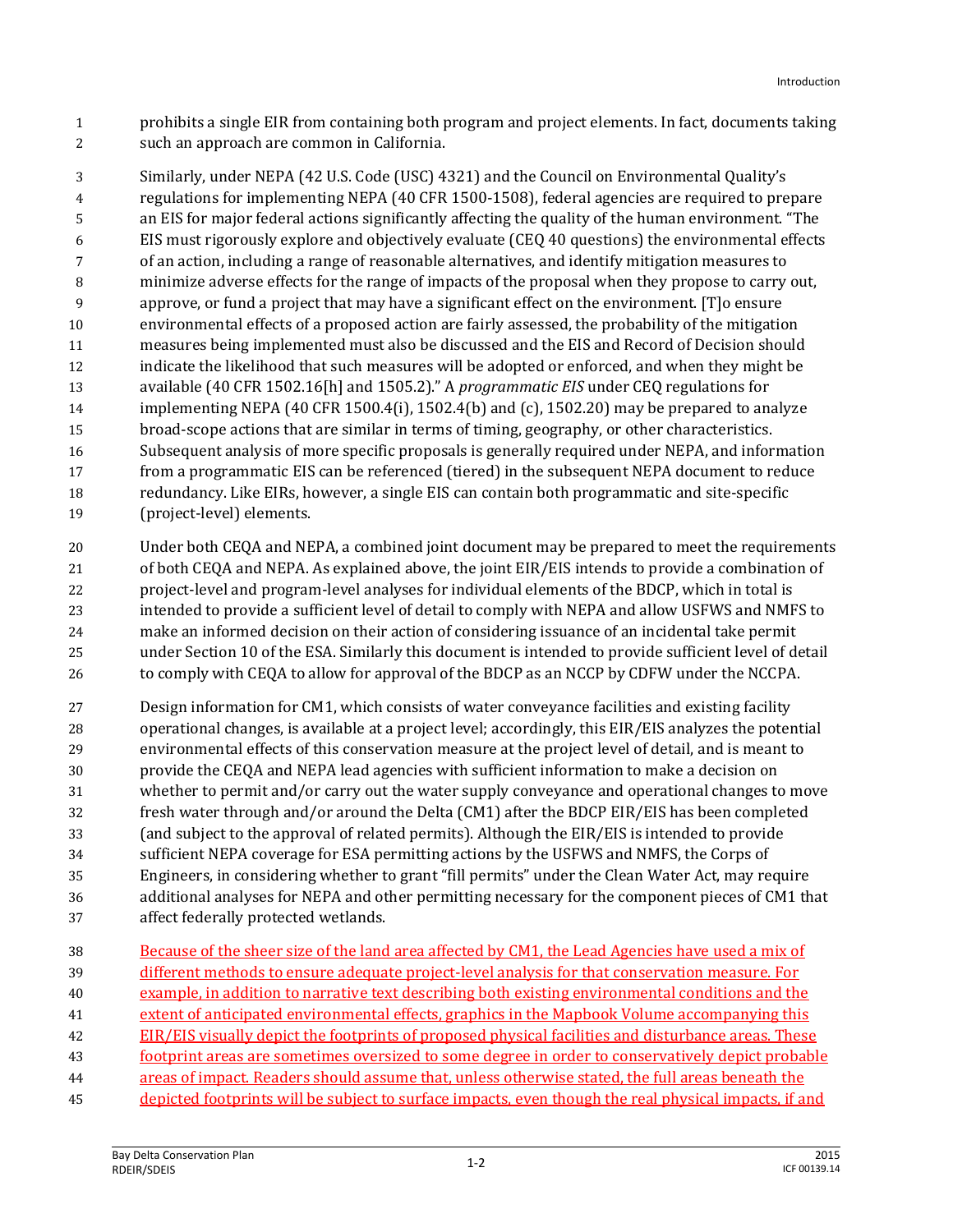| $\mathbf{1}$   | when they occur, may sometimes be more limited. Within the footprint areas associated with future   |
|----------------|-----------------------------------------------------------------------------------------------------|
| $\overline{c}$ | physical facilities and the areas that will be disturbed during construction, temporary physical    |
| 3              | structures such as concrete batch plants, tunnel segment storage areas, and staging areas could be  |
| 4              | located, depending on the sensitivity of surrounding areas. The potential impacts of such temporary |
| 5              | structures and uses on such potentially sensitive adjoining areas would be minimized or eliminated  |
| 6              | through the use of avoidance and minimization measures, environmental commitments, or               |
| 7              | mitigation measures. These means of reducing effects are described throughout this document.        |
| 8              | Design information for CM2-CM2221, which includes restoration and conservation strategies for       |
| 9              | aquatic and terrestrial habitat and other stressor reduction measures, is currently at a conceptual |
| 10             | level. Accordingly, although this EIR/EIS is intended to provide the full CEQA and NEPA analysis    |
| 11             | needed for the issuance of take permits for the BDCP, this EIR/EIS provides only programmatic level |
| 12             | analysis of these conservation measures, describing what environmental effects may occur in this    |
| 13             | future phase of the BDCP. Consequently, although USFWS, NMFS, and CDFW may approve and issue        |
| 14             | permits under the BDCP based on this EIR/EIS, other authorizations by agencies subject to NEPA      |
| 15             | and CEQA necessary to implement CM2-CM2221 may not be obtained until a later date, when more        |
| 16             | detailed design information is available. At this later time, it will be determined whether more    |
| 17             | focused, project-level environmental review is required. Additionally, the USFWS and NMFS would     |
| 18             | determine whether to issue 50-year ITPs under ESA Section $10(a)(1)(B)$ for the incidental take of  |
| 19             | species covered under the BDCP related to the construction, operation, and maintenance associated   |
| 20             | with water conveyance, ecosystem restoration, and other activities as described in the BDCP.        |
| $21\,$         | With this project/program approach to preparing the BDCP EIR/EIS, this document intends to          |
| 22             | provide the NEPA/CEQA compliance necessary for approval of the entire BDCP (including both          |
| 23             | project and program elements), subject to and other pertinent laws and policies, and related permit |

24 approval processes. Accordingly, although this EIR/EIS is intended to provide the full CEQA and

25 NEPA review necessary for approval of and issuance of take permits under the BDCP as an

26 HCP/NCCP, this EIR/EIS provides only programmatic level analysis for CM2-2221. The following

- 27 sections describe the relevant review, approval, and consultation requirements necessary to
- 28 implement the BDCP.

## <sup>29</sup> **1.6.2 Use of this EIR/EIS by Other Entities**

## 30 **Table 1-2. Summary of Agencies and Review, Approval, or Other Responsibilities, in Addition to Those**  31 **under CEQA and NEPA**

| Agency                                      | Permit, Decision, Approval, or Other Action <sup>a</sup>                                                                                                                                                                                                                                                                                                                                   |
|---------------------------------------------|--------------------------------------------------------------------------------------------------------------------------------------------------------------------------------------------------------------------------------------------------------------------------------------------------------------------------------------------------------------------------------------------|
| Federal                                     |                                                                                                                                                                                                                                                                                                                                                                                            |
| Bureau of Reclamation<br>(NEPA lead agency) | <b>ESA Section 7 consultation</b><br>Federal Water Project Recreation Act (16 USC 460(L) 12-21)<br>Section 106 of the National Historic Preservation Act<br>Fish and Wildlife Coordination Act, 16 USC 661-667e (applies to restoration<br>activities and not water operations)<br>Archaeological Resource Protection Act<br>Indian Trust Assets<br>Central Valley Project Improvement Act |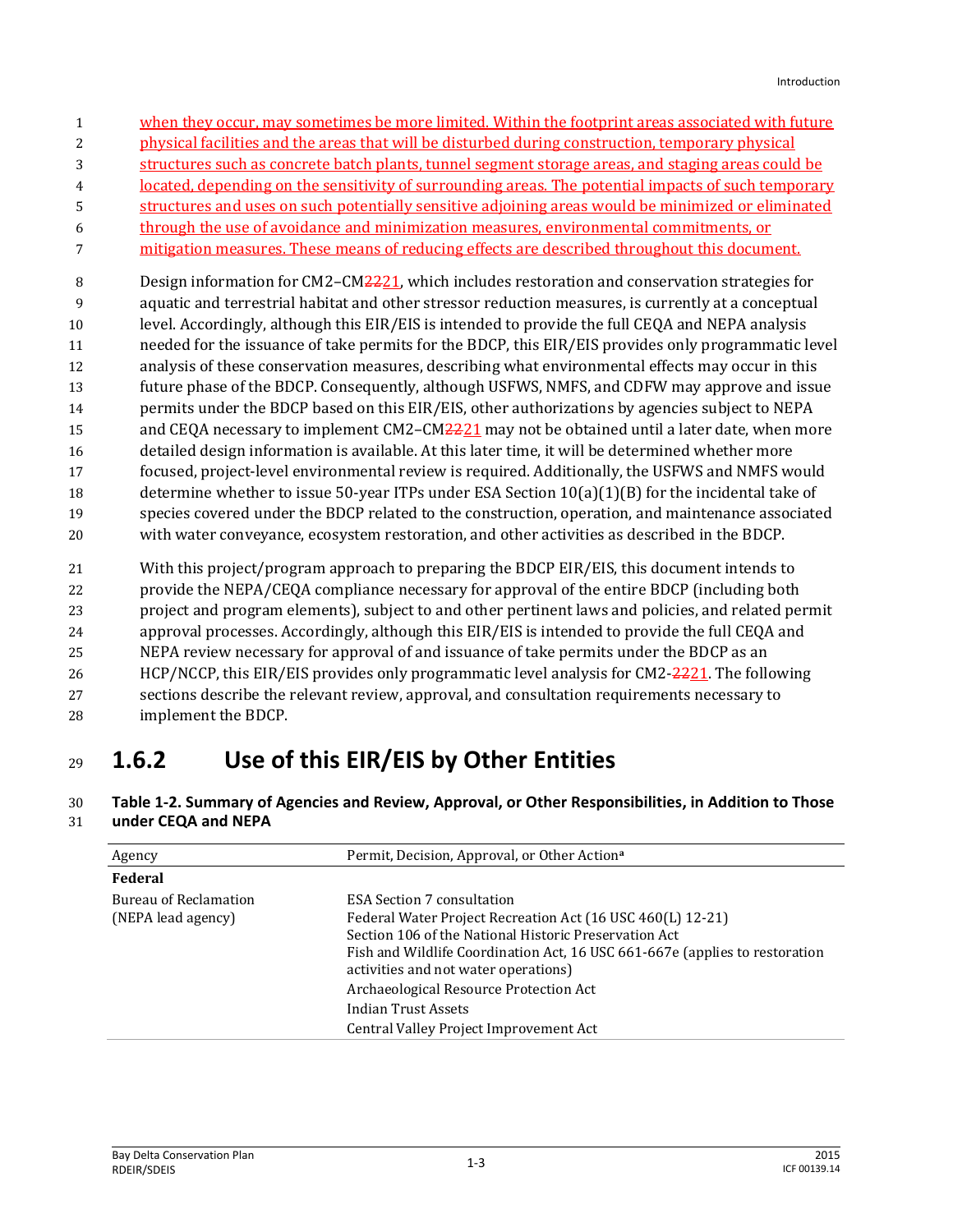| Agency                                        | Permit, Decision, Approval, or Other Action <sup>a</sup>                                         |  |
|-----------------------------------------------|--------------------------------------------------------------------------------------------------|--|
| U.S. Fish and Wildlife Service                | All provisions of the Endangered Species Act, including:                                         |  |
| (NEPA lead agency)                            | • Biological Opinion (Section 7 of ESA)                                                          |  |
|                                               | • Incidental Take Permit (Section 10 [a][1][B] of ESA)                                           |  |
|                                               | Section 106 of the National Historic Preservation Act                                            |  |
|                                               | Fish and Wildlife Coordination Act, 16 USC 661-667e                                              |  |
|                                               | Migratory Bird Treaty Act                                                                        |  |
|                                               | EO 13186 Migratory Birds                                                                         |  |
|                                               | EO 13112 Invasive Species                                                                        |  |
|                                               | Central Valley Project Improvement Act                                                           |  |
| National Marine Fisheries Service             | All provisions of the Endangered Species Act, including:                                         |  |
| (NEPA lead agency)                            | • Biological Opinion (Section 7 of ESA)                                                          |  |
|                                               | • Incidental take permit (Section 10 [a][1][B] of ESA)                                           |  |
|                                               | Essential Fish Habitat under Magnuson-Stevens Fisheries Conservation and                         |  |
|                                               | Management Act                                                                                   |  |
|                                               | Fish and Wildlife Coordination Act, 16 USC 661-667e                                              |  |
| U.S. Army Corps of Engineers                  | Clean Water Act Section 404                                                                      |  |
| (NEPA cooperating agency)                     | Rivers and Harbors Act Section 10                                                                |  |
|                                               | Rivers and Harbors Act Section 14, 33 USC 408                                                    |  |
|                                               | Federal Water Project Recreation Act 16 USC 460(L) 12-21                                         |  |
|                                               | Flood Control Act (Public Law 78-534 Stat. 890)<br>Protection of Wetlands (EO 11990)             |  |
|                                               | Fish and Wildlife Coordination Act, 16 USC 661-667e                                              |  |
| U.S. Coast Guard                              | Rivers and Harbors Act Section 9 Bridge Permits                                                  |  |
|                                               | <b>Construction in Navigable Waters</b>                                                          |  |
|                                               | Navigational Aids - Private Aids to Navigation (PATON)                                           |  |
| U.S. Environmental Protection                 | Clean Water Act Section 404 oversight                                                            |  |
| Agency                                        |                                                                                                  |  |
| (NEPA cooperating agency)                     |                                                                                                  |  |
| <b>Natural Resources Conservation</b>         | <b>Farmland Protection Policy Act</b>                                                            |  |
| Service                                       |                                                                                                  |  |
| <b>State</b>                                  |                                                                                                  |  |
| <b>California Department of Boating</b>       | Coordination on construction and placement of gates, signage, and use of                         |  |
| and Waterways                                 | gates                                                                                            |  |
| (potential <sup>b</sup> CEQA responsible      |                                                                                                  |  |
| agency)                                       |                                                                                                  |  |
| California Department of Fish and<br>Wildlife | CA Fish & Game Code Section 5650 - water pollution                                               |  |
| (CEQA responsible agency, trustee             | CA Fish & Game Code Section 1790 - wetlands<br>CA Fish & Game Code Section 3503 - Nests and Eggs |  |
| agency)                                       | Fish and Wildlife Coordination Act (FWCA), 16 USC 661-667e                                       |  |
|                                               | Instream Flow - CA Public Resources Code Section 10000 et seq.                                   |  |
|                                               |                                                                                                  |  |
|                                               | Migratory Birds, CA Fish & Game Code Section 3513                                                |  |
|                                               | NCCP Findings and Approval, CA Fish & Game Code Sections 2800 et seq.                            |  |
|                                               | Raptors, CA Fish & Game Code Section 3503.5                                                      |  |
|                                               | Streambed Alteration Master Agreement (CDFG Section 1602)                                        |  |
|                                               | Scientific Collection permits under Fish and Game Code Section 1002 and                          |  |
|                                               | California Code of Regulations Title 14 Sections 650 and 670.7 (Plan                             |  |
|                                               | implementation)<br>State wildlife areas Encroachment Permit                                      |  |
|                                               |                                                                                                  |  |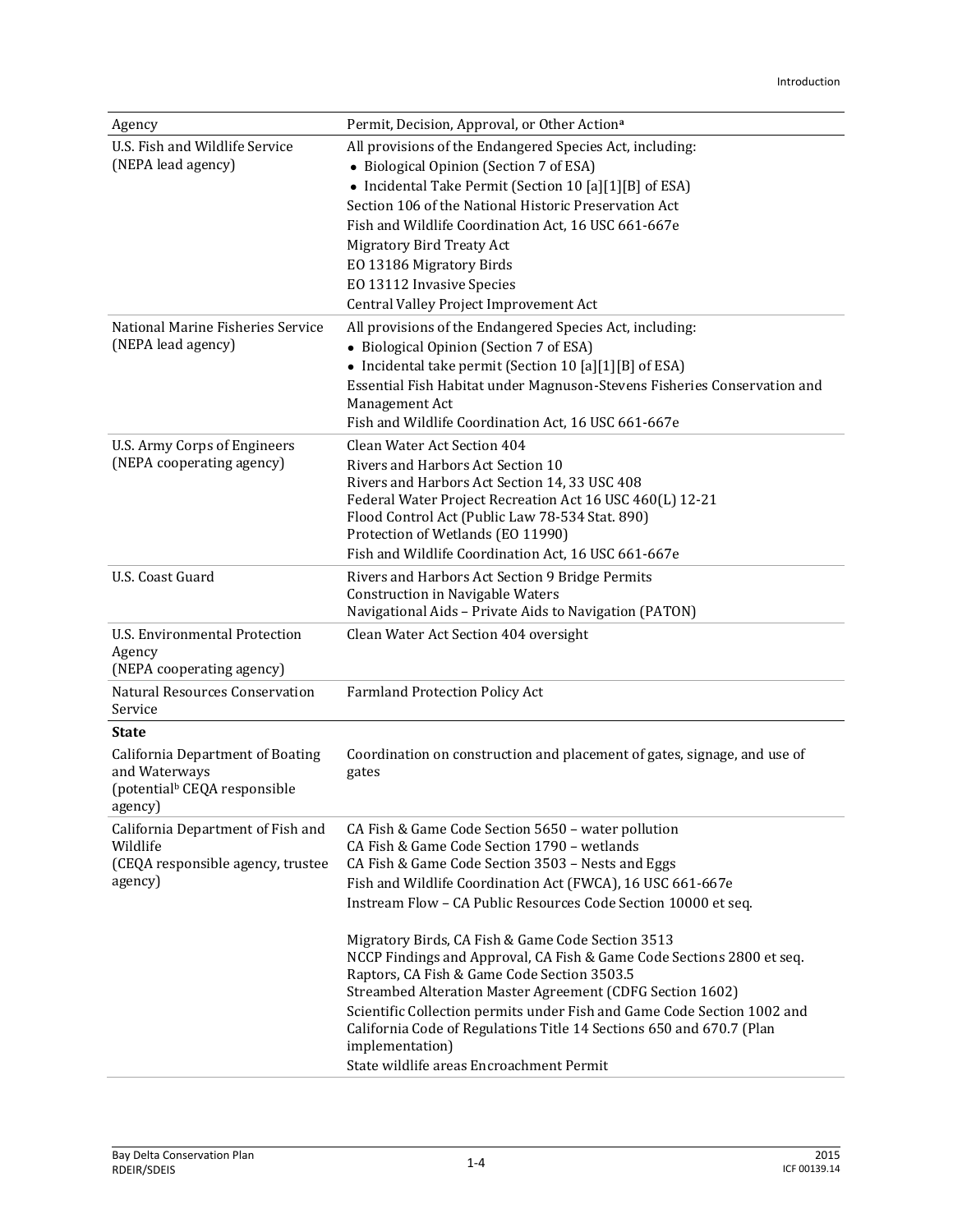| Agency                                                                                                                         | Permit, Decision, Approval, or Other Action <sup>a</sup>                                                                                                                                                                                                                           |
|--------------------------------------------------------------------------------------------------------------------------------|------------------------------------------------------------------------------------------------------------------------------------------------------------------------------------------------------------------------------------------------------------------------------------|
| California Department of Parks and Encroachment Permit<br>Recreation<br>(potential CEQA responsible<br>agency, trustee agency) |                                                                                                                                                                                                                                                                                    |
| California Department of Public<br>Health<br>(potential CEQA responsible<br>agency)                                            | <b>State Drinking Water Program</b><br>Water Supply Permits for Operations of Public Drinking Water Systems                                                                                                                                                                        |
| California Department of<br>Transportation<br>(CEQA responsible agency)                                                        | Encroachment Permit for realignment of State Route 160                                                                                                                                                                                                                             |
| California Department of Water<br>Resources<br>(CEQA lead agency)                                                              | CA Water Code Sections 11100 et. Seq. (Central Valley Project Act)<br>CA Water Code Sections 12930 et. Seq. (California Resources Development<br>Bond Act);<br>CA Water Code 11451 (Control of Project).<br>Approval of SWP water supply contract amendment and funding agreements |
| <b>California Public Utilities</b><br><b>Commission (CEOA responsible</b><br>agency)                                           | Approval of new power contracts                                                                                                                                                                                                                                                    |
| <b>Central Valley Flood Protection</b><br>Board<br>(potential CEQA responsible<br>agency)                                      | Issuance of an encroachment permit under California Code of Regulations,<br>Title 23                                                                                                                                                                                               |
| Central Valley Regional Water<br><b>Quality Control Board</b><br>(potential CEQA responsible<br>agency)                        | Discharges Associated with Construction Activity (33 USC 1342)<br><b>Regional General Permits</b><br>Basin Plan Amendment (33 USC 13240)<br>Waste Discharge Requirements for Dredging Projects or Fill-Related Activities                                                          |
| Delta Stewardship Council<br>(CEQA responsible agency)                                                                         | Determining, on appeal, whether the BDCP meets statutory criteria in the<br>Delta Reform Act for inclusion in the Delta Plan                                                                                                                                                       |
| Division of Safety of Dams<br>(potential CEQA responsible<br>agency)                                                           | California Code of Regulations Title 23, Section 310                                                                                                                                                                                                                               |
| Regional Air Pollution Control<br>Districts, California Air Resources<br>Board (potential CEQA responsible<br>agencies)        | Permit to Operate an Internal Combustion Engine<br><b>Stationary Source Permit</b><br>Use of Portable Equipment During Construction<br>Clean Air Act                                                                                                                               |
| San Francisco Bay Area<br><b>Conservation and Development</b><br>Commission (potential CEQA<br>responsible agency)             | California Coastal Act/McAteer-Petris Act                                                                                                                                                                                                                                          |
| San Francisco Bay Regional Water<br><b>Quality Control Board</b><br>(potential CEQA responsible<br>agency)                     | <b>Basin Plan</b><br>National Pollutant Discharge Elimination System (316(b) Permit)<br>Stormwater Permit<br>Waste Discharge Requirements for Dredging Projects or Fill-Related Activities                                                                                         |
| <b>State Lands Commission</b><br>(trustee agency)                                                                              | Lease involving granted tide and submerged lands                                                                                                                                                                                                                                   |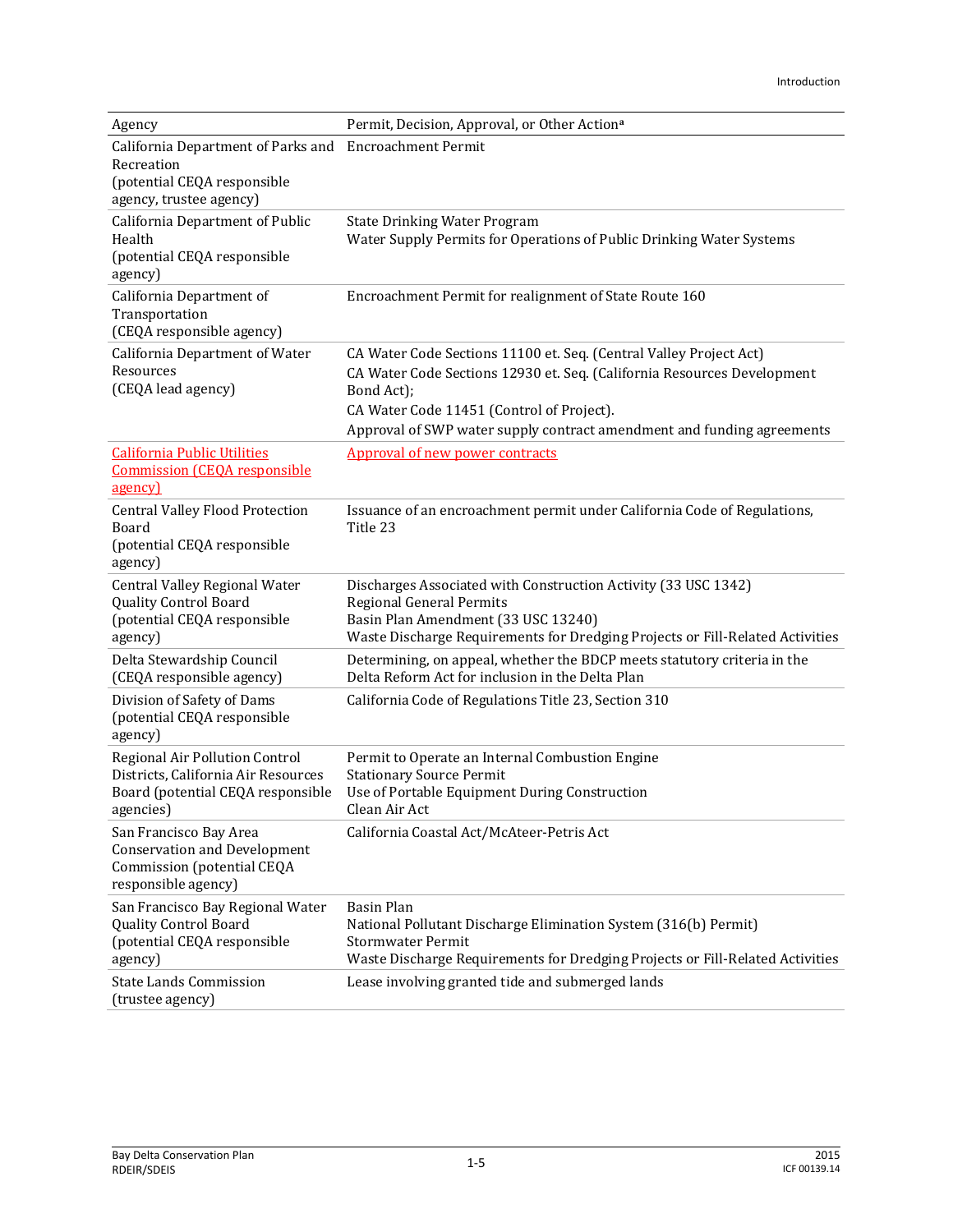| Agency                                                                                   | Permit, Decision, Approval, or Other Action <sup>a</sup>                                                                                                                                                                                                                                                                                                                                                                                                                                                                                                                                                                                                                                                                                                                                                                                                                                                                                                                                                                                                                       |  |
|------------------------------------------------------------------------------------------|--------------------------------------------------------------------------------------------------------------------------------------------------------------------------------------------------------------------------------------------------------------------------------------------------------------------------------------------------------------------------------------------------------------------------------------------------------------------------------------------------------------------------------------------------------------------------------------------------------------------------------------------------------------------------------------------------------------------------------------------------------------------------------------------------------------------------------------------------------------------------------------------------------------------------------------------------------------------------------------------------------------------------------------------------------------------------------|--|
| <b>State Water Resources Control</b><br>Board<br>(CEQA responsible agency)               | Changes to Bay-Delta Water Quality Control Plan and Implementation<br>(through Water Rights and other measures)<br>Clean Water Act Section 402 National Pollutant Discharge Elimination System<br>Permit Compliance<br>General Certification Order for Dredging for Restoration Projects<br>Groundwater Quality Monitoring Act, Water Code Sec 10780-10782.3<br>NPDES Construction Stormwater General Permit<br>Petitions for Extension of Time for Existing Water Right Permits<br>Porter-Cologne Act, California Water Code Sec 13000 et seq.<br>Section 401 Water Quality Certification<br>Surface Water Rights, California Code of Regulations Section 303<br>State Water Board Decision 1641 (Water Quality)<br>Water Quality Control Plan for San Francisco Bay/Sacramento-San Joaquin<br>Delta Estuary<br>Water Quality Order 99-08-DWQ: General Permit for Storm Water Discharges<br>Associated with Construction Activity (33 USC 1342)<br><b>Water Right Change Petitions</b><br>Water Right for Long-term Transfer Petitions<br>Basin Plan Amendment (33 USC 13240) |  |
| <b>State Historic Preservation Officer</b><br>(potential CEQA responsible<br>agency)     | Consultation under National Historic Preservation Act, Section 106                                                                                                                                                                                                                                                                                                                                                                                                                                                                                                                                                                                                                                                                                                                                                                                                                                                                                                                                                                                                             |  |
| California Public Utilities<br>Commission                                                | Right of way                                                                                                                                                                                                                                                                                                                                                                                                                                                                                                                                                                                                                                                                                                                                                                                                                                                                                                                                                                                                                                                                   |  |
| <b>Local and Other</b>                                                                   |                                                                                                                                                                                                                                                                                                                                                                                                                                                                                                                                                                                                                                                                                                                                                                                                                                                                                                                                                                                                                                                                                |  |
| <b>State and Federal Contractors</b><br><b>Water Agency</b><br>(NEPA cooperating agency) | Joint Powers Authority created for purposes of pursuing BDCP research and<br>study                                                                                                                                                                                                                                                                                                                                                                                                                                                                                                                                                                                                                                                                                                                                                                                                                                                                                                                                                                                             |  |
| Contra Costa County<br>(NEPA cooperating agency)                                         | Floodplain development regulations (required by National Flood Insurance<br>Program)<br>Williamson Act cancellations<br>Surface Mining and Reclamation Act (SMARA)                                                                                                                                                                                                                                                                                                                                                                                                                                                                                                                                                                                                                                                                                                                                                                                                                                                                                                             |  |
| Sacramento County<br>(NEPA cooperating agency)                                           | Floodplain development regulations (required by National Flood Insurance<br>Program)<br>Williamson Act cancellations<br>Surface Mining and Reclamation Act (SMARA)                                                                                                                                                                                                                                                                                                                                                                                                                                                                                                                                                                                                                                                                                                                                                                                                                                                                                                             |  |
| Solano County<br>(NEPA cooperating agency)                                               | Floodplain development regulations (required by National Flood Insurance<br>Program)<br>Williamson Act cancellations<br>Surface Mining and Reclamation Act (SMARA)                                                                                                                                                                                                                                                                                                                                                                                                                                                                                                                                                                                                                                                                                                                                                                                                                                                                                                             |  |
| Yolo County (NEPA cooperating<br>agency)                                                 | Floodplain development regulations (required by National Flood Insurance<br>Program)<br>Williamson Act cancellations<br>Surface Mining and Reclamation Act (SMARA)                                                                                                                                                                                                                                                                                                                                                                                                                                                                                                                                                                                                                                                                                                                                                                                                                                                                                                             |  |
| Reclamation District 999 (NEPA<br>cooperating agency)                                    | Easement/Right of way                                                                                                                                                                                                                                                                                                                                                                                                                                                                                                                                                                                                                                                                                                                                                                                                                                                                                                                                                                                                                                                          |  |
| Reclamation District 150 (NEPA<br>cooperating agency)                                    | Easement/Right of way                                                                                                                                                                                                                                                                                                                                                                                                                                                                                                                                                                                                                                                                                                                                                                                                                                                                                                                                                                                                                                                          |  |
| Reclamation District 551 (NEPA<br>cooperating agency)                                    | Easement/Right of way                                                                                                                                                                                                                                                                                                                                                                                                                                                                                                                                                                                                                                                                                                                                                                                                                                                                                                                                                                                                                                                          |  |
| <b>Reclamation District 3 (NEPA</b><br>cooperating agency)                               | Easement/Right of way                                                                                                                                                                                                                                                                                                                                                                                                                                                                                                                                                                                                                                                                                                                                                                                                                                                                                                                                                                                                                                                          |  |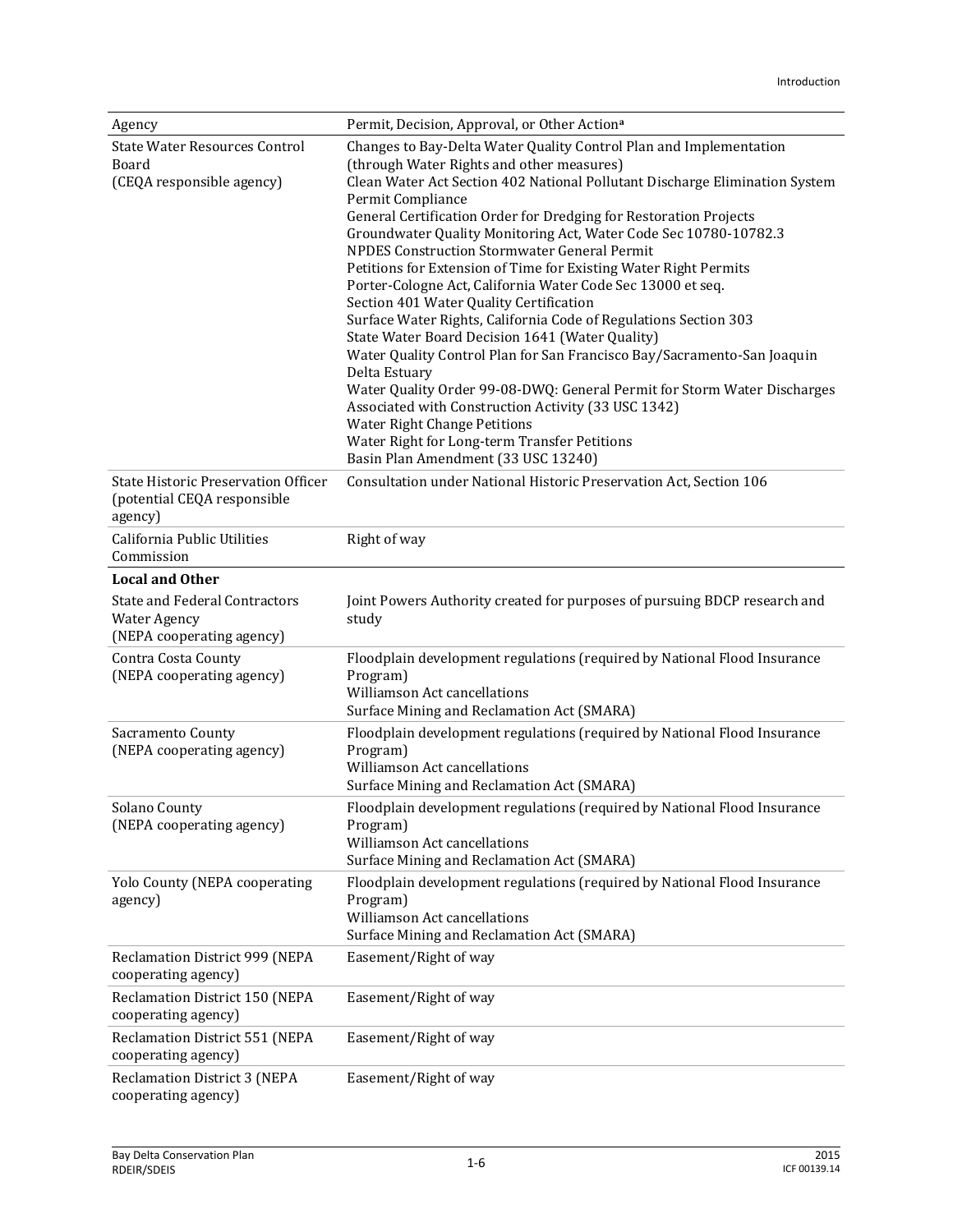| Agency                                                                                       | Permit, Decision, Approval, or Other Actiona                                                                                         |
|----------------------------------------------------------------------------------------------|--------------------------------------------------------------------------------------------------------------------------------------|
| North Delta Water Agency (NEPA<br>cooperating agency)                                        |                                                                                                                                      |
| <b>Sacramento Municipal Utility</b><br>District (CEOA responsible agency)                    | Approval of connection and service request                                                                                           |
| <b>Western Area Power</b><br><b>Administration (NEPA cooperating</b><br>agency)              | Approval of connection and service request                                                                                           |
| <b>Individual SWP contractors</b>                                                            |                                                                                                                                      |
| Water Conservation District, Zone 7<br>(potential CEQA responsible<br>agency)                | Alameda County Flood Control and  Possible actions related to the BDCP                                                               |
| Santa Clara Valley Water District<br>(potential CEQA responsible<br>agency)                  | Possible actions related to the BDCP                                                                                                 |
| Kern County Water Agency<br>(potential CEQA responsible<br>agency)                           | Possible actions related to the BDCP                                                                                                 |
| Metropolitan Water District of<br>Southern California (potential<br>CEQA responsible agency) | Possible actions related to the BDCP                                                                                                 |
| Individual CVP contractors <sup>c</sup>                                                      |                                                                                                                                      |
| San Luis & Delta-Mendota Water<br>Authority (potential CEQA<br>responsible agency)           | Possible actions related to the BDCP                                                                                                 |
| The Westlands Water District<br>(potential CEQA responsible<br>agency)                       | Possible actions related to the BDCP                                                                                                 |
| table.                                                                                       | <sup>a</sup> This list is not all inclusive and the agencies may use the EIR/EIS for other requirements not identified in this       |
| determined when a final BDCP is approved.                                                    | <sup>b</sup> The term <i>potential</i> is used in this table generally. Whether particular entities are responsible agencies will be |
| <sup>c</sup> To be determined when financing agreements are identified.                      |                                                                                                                                      |

5 6

1

 $\mathbf{2}$ 3

## <sup>7</sup> **1.6.3.3 U.S. Bureau of Reclamation**

 Reclamation will make decisions regarding operation of the CVP specific to the Delta. These would include decisions regarding operations of Jones Pumping Plant, Delta Cross Channel and other CVP facilities that would support implementation of coordinated operation of the CVP with the SWP. 11 While DWR would be responsible for construction of water conveyance facilities, Reclamation may 12 implement or fund all or a portion of any conservation actions associated with the alternative ultimately chosen for implementation. Reclamation may also conduct or fund monitoring efforts. 14 Actions or funding by Reclamation would be consistent with federal authorizations and appropriations at the time the action is conducted. As defined in the Draft BDCP, federal actions comprise those activities that are primarily the responsibility of Reclamation, including actions that are carried out, funded, or authorized by Reclamation in the Plan Area, and that would receive appropriate ESA coverage through Section 7. These actions, relating to operation of the CVP's Delta facilities to meet CVP purposes, include